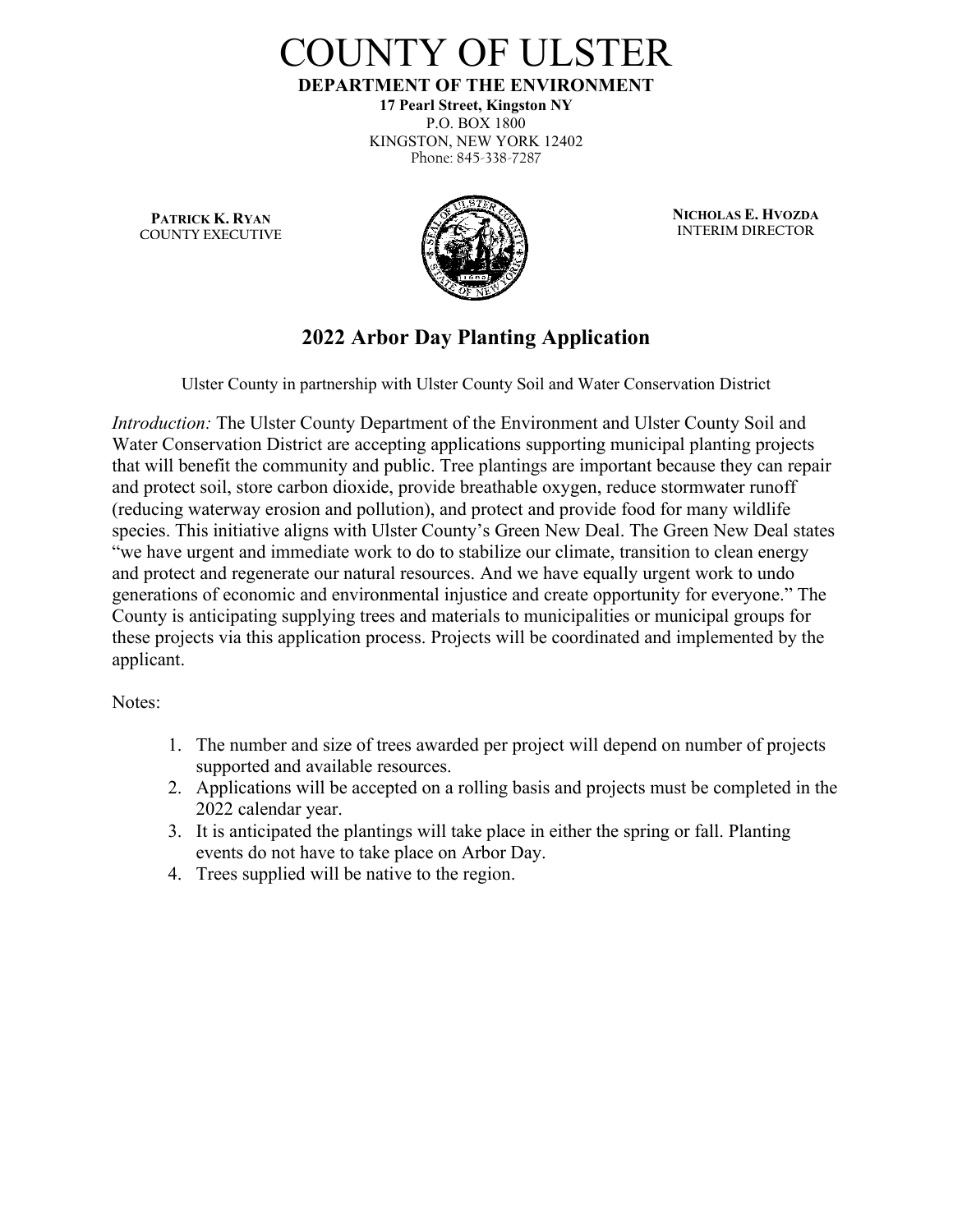### **CONTACT INFORMATION**

|                                                                                                           |  |  | Street Address and/or PO Box #:                                                           |  |  |  |  |
|-----------------------------------------------------------------------------------------------------------|--|--|-------------------------------------------------------------------------------------------|--|--|--|--|
|                                                                                                           |  |  |                                                                                           |  |  |  |  |
| <b>Project Location</b>                                                                                   |  |  |                                                                                           |  |  |  |  |
|                                                                                                           |  |  |                                                                                           |  |  |  |  |
| Street Address and/or Physical Location of planting:                                                      |  |  |                                                                                           |  |  |  |  |
|                                                                                                           |  |  |                                                                                           |  |  |  |  |
| City: $\frac{1}{\sqrt{2\pi}}$ State: $\frac{1}{\sqrt{2\pi}}$ Zip:                                         |  |  |                                                                                           |  |  |  |  |
|                                                                                                           |  |  | If project is a riparian (streamside) planting, what is the stream name:                  |  |  |  |  |
|                                                                                                           |  |  |                                                                                           |  |  |  |  |
| <b>Type of Planting</b>                                                                                   |  |  |                                                                                           |  |  |  |  |
| Riparian or Non-riparian: Estimated area of Planting (Sqft. or Length): Channel Riparian or Non-riparian: |  |  |                                                                                           |  |  |  |  |
|                                                                                                           |  |  | What is the current vegetative cover? Grasses <sup>T</sup> Trees <sup>Shrubs</sup> Other: |  |  |  |  |
| Are there any invasive plant species present? $Yes \longrightarrow No \longrightarrow Unknown$            |  |  |                                                                                           |  |  |  |  |
|                                                                                                           |  |  |                                                                                           |  |  |  |  |
| Please describe the project area:                                                                         |  |  |                                                                                           |  |  |  |  |
|                                                                                                           |  |  |                                                                                           |  |  |  |  |
|                                                                                                           |  |  |                                                                                           |  |  |  |  |
|                                                                                                           |  |  |                                                                                           |  |  |  |  |
|                                                                                                           |  |  |                                                                                           |  |  |  |  |
| Please describe the planting plan:                                                                        |  |  |                                                                                           |  |  |  |  |
|                                                                                                           |  |  |                                                                                           |  |  |  |  |

\_\_\_\_\_\_\_\_\_\_\_\_\_\_\_\_\_\_\_\_\_\_\_\_\_\_\_\_\_\_\_\_\_\_\_\_\_\_\_\_\_\_\_\_\_\_\_\_\_\_\_\_\_\_\_\_\_\_\_\_\_\_\_\_\_\_\_\_\_\_\_\_\_\_\_\_\_\_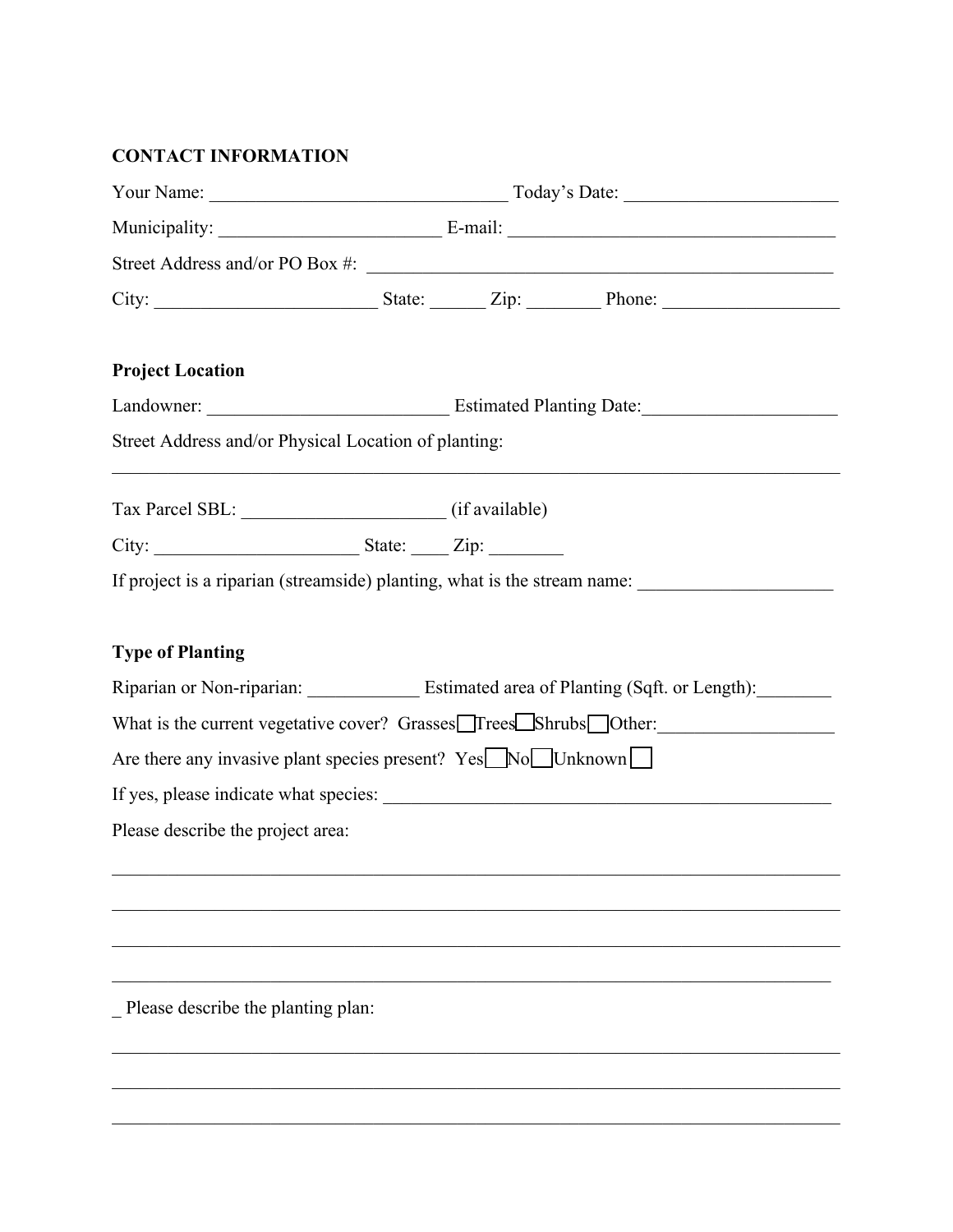Please describe the public benefit to be achieved by the planting (e.g. riparian protection, erosion control, carbon sequestration, shade/urban cooling):

\_\_\_\_\_\_\_\_\_\_\_\_\_\_\_\_\_\_\_\_\_\_\_\_\_\_\_\_\_\_\_\_\_\_\_\_\_\_\_\_\_\_\_\_\_\_\_\_\_\_\_\_\_\_\_\_\_\_\_\_\_\_\_\_\_\_\_\_\_\_\_\_\_\_\_\_\_\_

\_\_\_\_\_\_\_\_\_\_\_\_\_\_\_\_\_\_\_\_\_\_\_\_\_\_\_\_\_\_\_\_\_\_\_\_\_\_\_\_\_\_\_\_\_\_\_\_\_\_\_\_\_\_\_\_\_\_\_\_\_\_\_\_\_\_\_\_\_\_\_\_\_\_\_\_\_\_

\_\_\_\_\_\_\_\_\_\_\_\_\_\_\_\_\_\_\_\_\_\_\_\_\_\_\_\_\_\_\_\_\_\_\_\_\_\_\_\_\_\_\_\_\_\_\_\_\_\_\_\_\_\_\_\_\_\_\_\_\_\_\_\_\_\_\_\_\_\_\_\_\_\_\_\_\_\_

\_\_\_\_\_\_\_\_\_\_\_\_\_\_\_\_\_\_\_\_\_\_\_\_\_\_\_\_\_\_\_\_\_\_\_\_\_\_\_\_\_\_\_\_\_\_\_\_\_\_\_\_\_\_\_\_\_\_\_\_\_\_\_\_\_\_\_\_\_\_\_\_\_\_\_\_\_\_

\_\_\_\_\_\_\_\_\_\_\_\_\_\_\_\_\_\_\_\_\_\_\_\_\_\_\_\_\_\_\_\_\_\_\_\_\_\_\_\_\_\_\_\_\_\_\_\_\_\_\_\_\_\_\_\_\_\_\_\_\_\_\_\_\_\_\_\_\_\_\_\_\_\_\_\_\_\_

\_\_\_\_\_\_\_\_\_\_\_\_\_\_\_\_\_\_\_\_\_\_\_\_\_\_\_\_\_\_\_\_\_\_\_\_\_\_\_\_\_\_\_\_\_\_\_\_\_\_\_\_\_\_\_\_\_\_\_\_\_\_\_\_\_\_\_\_\_\_\_\_\_\_\_\_\_\_

\_\_\_\_\_\_\_\_\_\_\_\_\_\_\_\_\_\_\_\_\_\_\_\_\_\_\_\_\_\_\_\_\_\_\_\_\_\_\_\_\_\_\_\_\_\_\_\_\_\_\_\_\_\_\_\_\_\_\_\_\_\_\_\_\_\_\_\_\_\_\_\_\_\_\_\_\_\_

\_\_\_\_\_\_\_\_\_\_\_\_\_\_\_\_\_\_\_\_\_\_\_\_\_\_\_\_\_\_\_\_\_\_\_\_\_\_\_\_\_\_\_\_\_\_\_\_\_\_\_\_\_\_\_\_\_\_\_\_\_\_\_\_\_\_\_\_\_\_\_\_\_\_\_\_\_\_

\_\_\_\_\_\_\_\_\_\_\_\_\_\_\_\_\_\_\_\_\_\_\_\_\_\_\_\_\_\_\_\_\_\_\_\_\_\_\_\_\_\_\_\_\_\_\_\_\_\_\_\_\_\_\_\_\_\_\_\_\_\_\_\_\_\_\_\_\_\_\_\_\_\_\_\_\_\_

\_\_\_\_\_\_\_\_\_\_\_\_\_\_\_\_\_\_\_\_\_\_\_\_\_\_\_\_\_\_\_\_\_\_\_\_\_\_\_\_\_\_\_\_\_\_\_\_\_\_\_\_\_\_\_\_\_\_\_\_\_\_\_\_\_\_\_\_\_\_\_\_\_\_\_\_\_\_

Please describe how the trees and planting area will be watered and maintained over time:

Requests for specific native trees (*optional*- size, species, etc..):

| <b>Primary Project Contact Name:</b> |       |               |  |
|--------------------------------------|-------|---------------|--|
| Email address:                       |       | Phone Number: |  |
| Sign:                                | Date: |               |  |

#### **\*\*Please Attach:**

- 1. Photos of the project area (including existing vegetation and the stream bank if applicable).
- 2. A map of the project area with the boundary of the proposed planting drawn in. (optional)

#### **For questions:**

**[Environment@co.ulster.ny.us](mailto:environment@co.ulster.ny.us) (845) 338-7287**